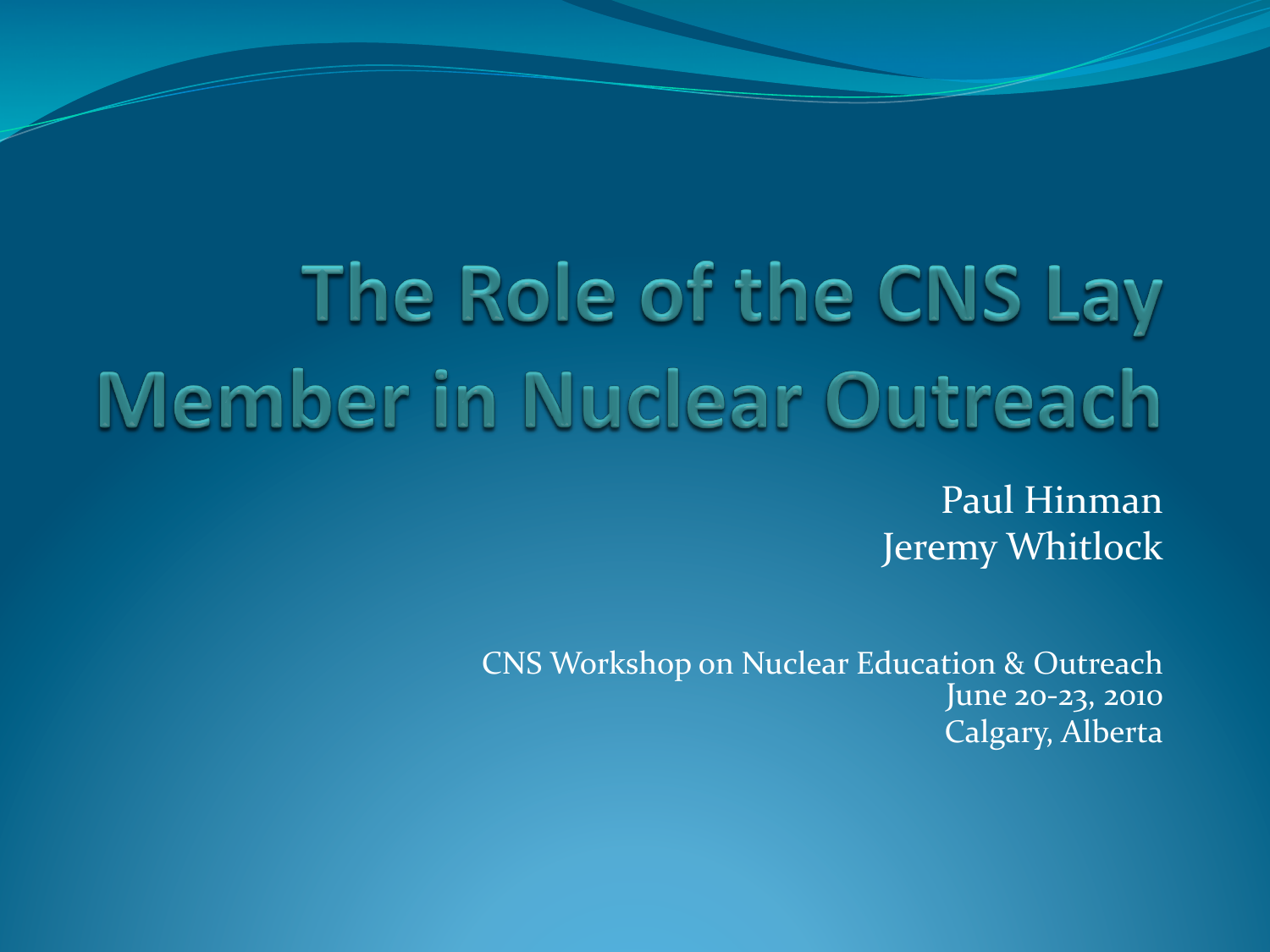# The Problem

- "Nobody trusts a pro-nuke"
- Almost everyone involved in nuclear outreach is a current or previous employee of the nuclear industry or academia  $\rightarrow$  perceptions of bias
- Nuclear outreach is limited, both geographically and demographically
- "Find another way to make a living Whitlock. The time is almost up for your deadly work."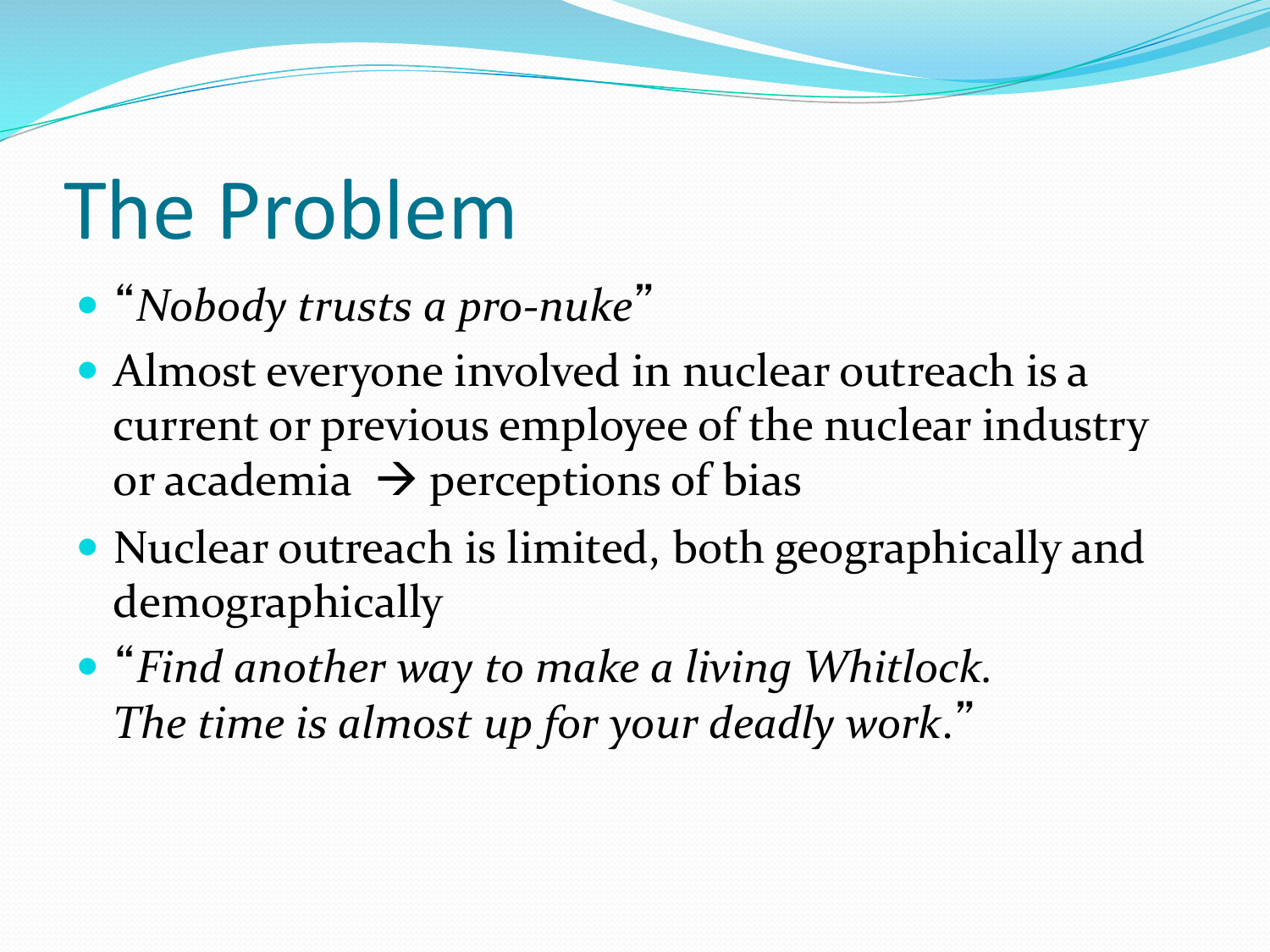# The Lay Expert

- Society is full of technophiles
- Some of them become lay experts on certain industries or technologies, with which they have no social or economic ties
- Some of them are good writers, or speakers, or organizers%
- $\bullet$  Some of them have credibility in their community as knowledgeable, well-read, critically-thinking individuals
- Some of them become motivated to speak out in favour of an industry or technology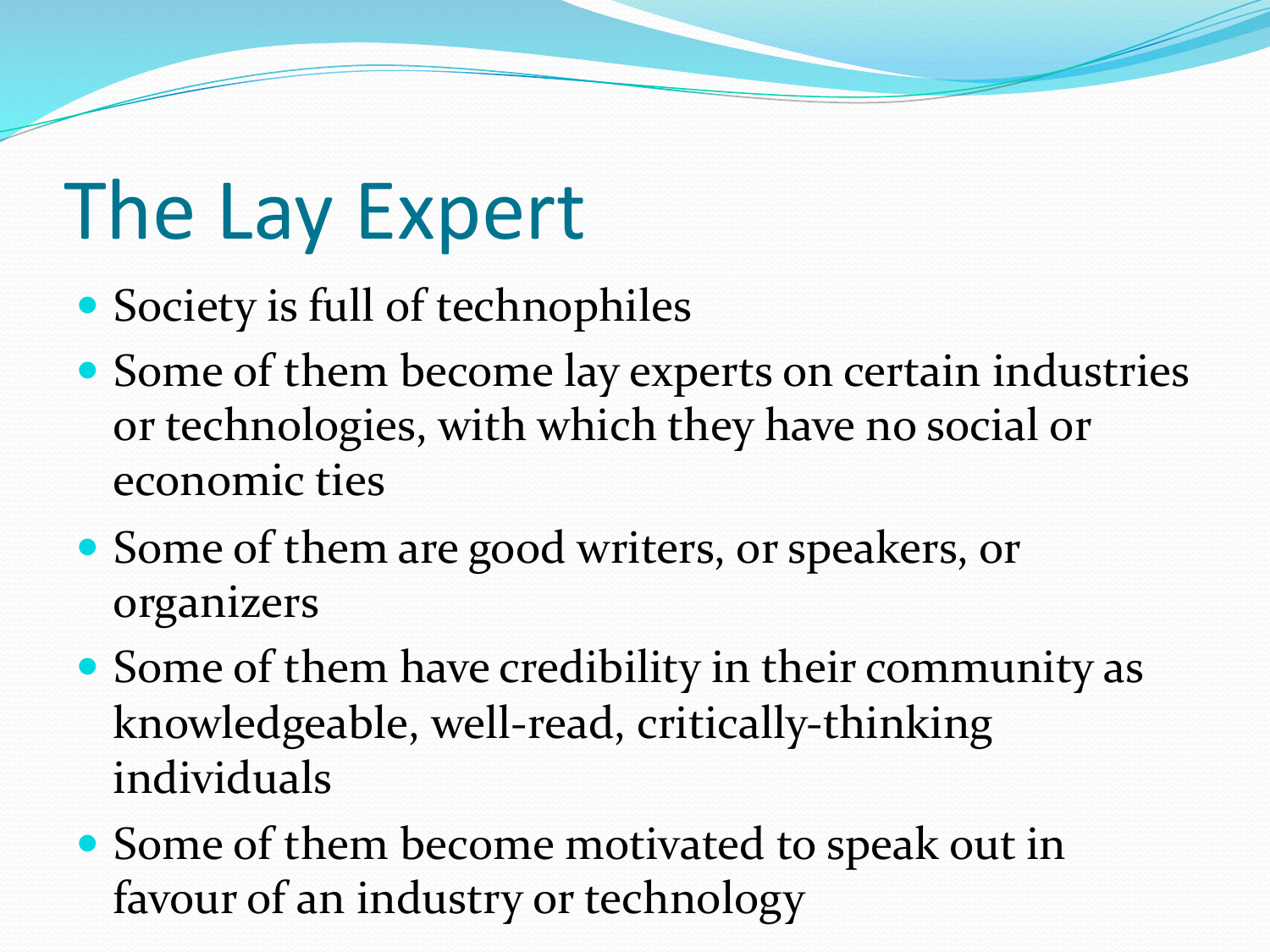# The Lay Spokesperson

- A lay expert, suitably informed and kept up to date, can be a lay spokesperson
- An "ambassador" in the community, with significant credibility
- Can have links to demographic groups, or regions of the country, or community events, that would not typically be reached by traditional industry spokespeople
- Many (most?) anti-nuclear activists are lay spokespeople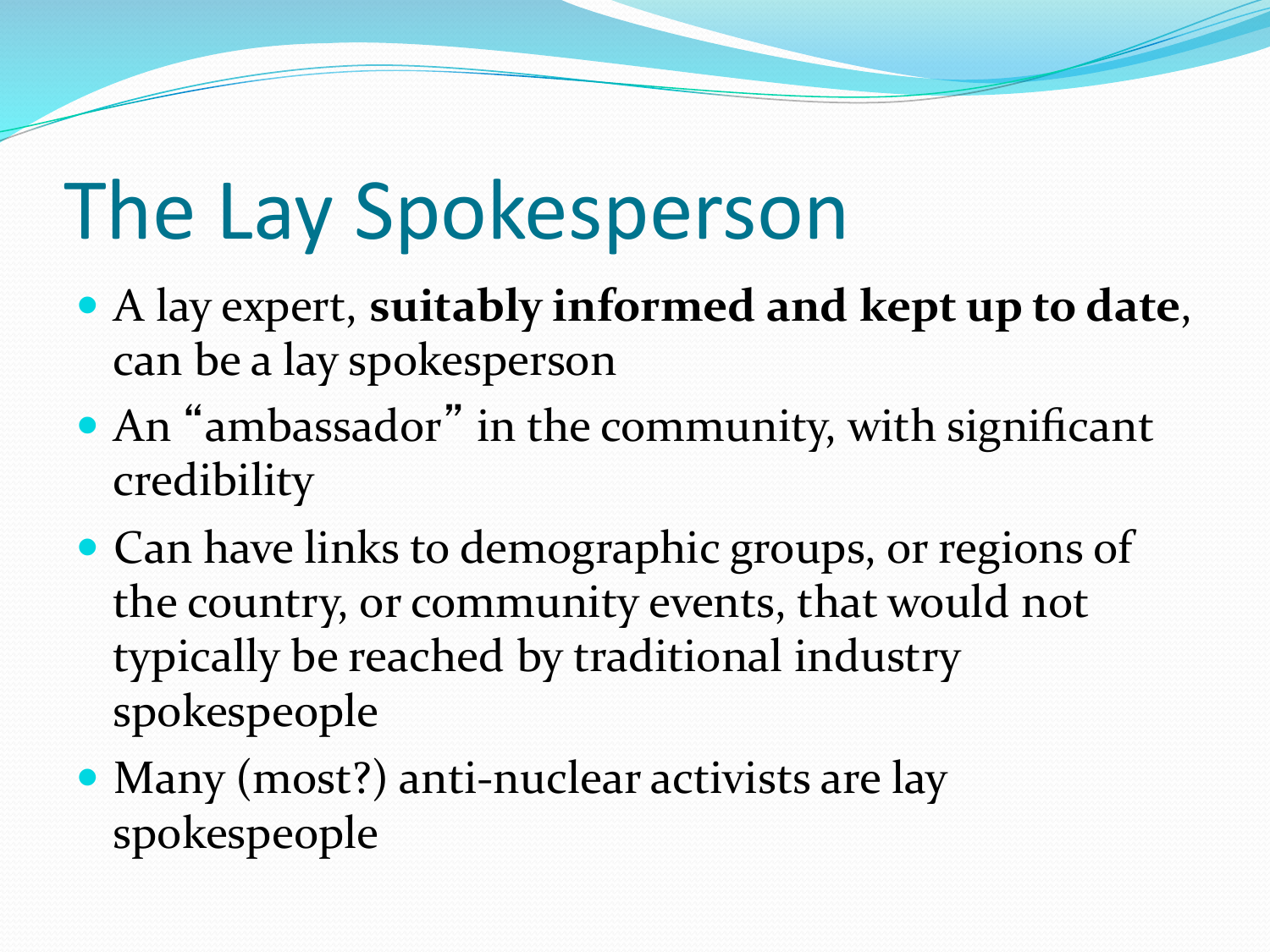# The CNS Lay Member

- CNS membership does not require professional nuclear status
- A growing number of CNS members are lay members, collected from the technophilic watershed, often attracted by contact through the internet

**NUCLEAD** 

WUCLÉAIRE CANADY

**SOC.** 

CANADIAN

- Motivation can be simple interest, or a desire to "do something" about a technology seen to be suffering a perception problem
- CNS gives such members the opportunity to become lay experts, to contribute, to interact with others – with (almost) coast-to-coast local branch presence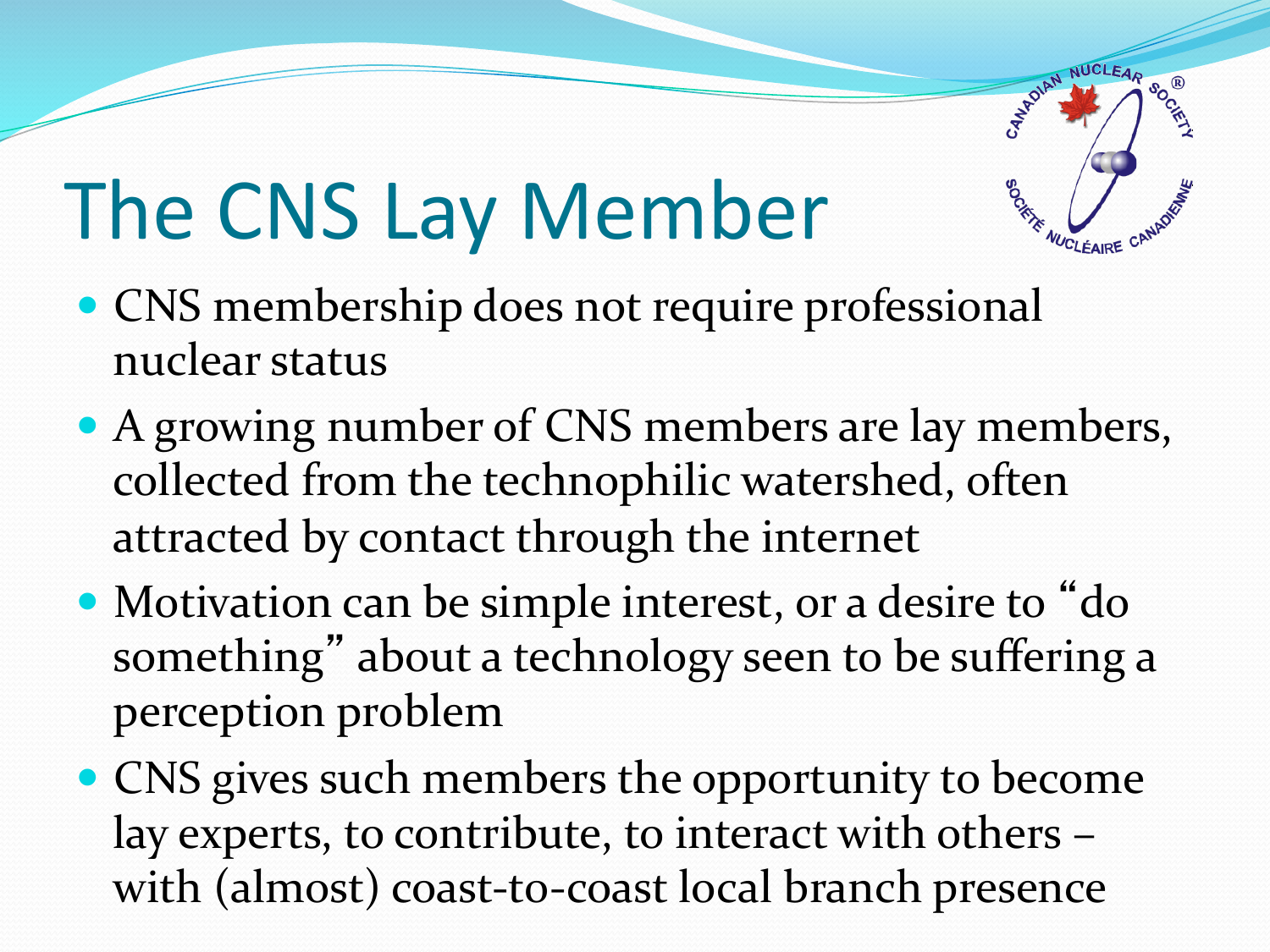#### The Alberta Experience

- $\bullet$  Zero historical nuclear presence in the culture
- Low familiarity with electricity infrastructure
- Suspicion of Big Industry, Centralized Technology, and anything coming from the East
- Wary of large debts, government interference
- Have only heard bad things about nuclear
- $\bullet$  Into this environment, Energy Alberta later Bruce Power – introduces the prospect of  $2$  to  $4$  large power reactors
- $\bullet$  Into this environment came the CNS!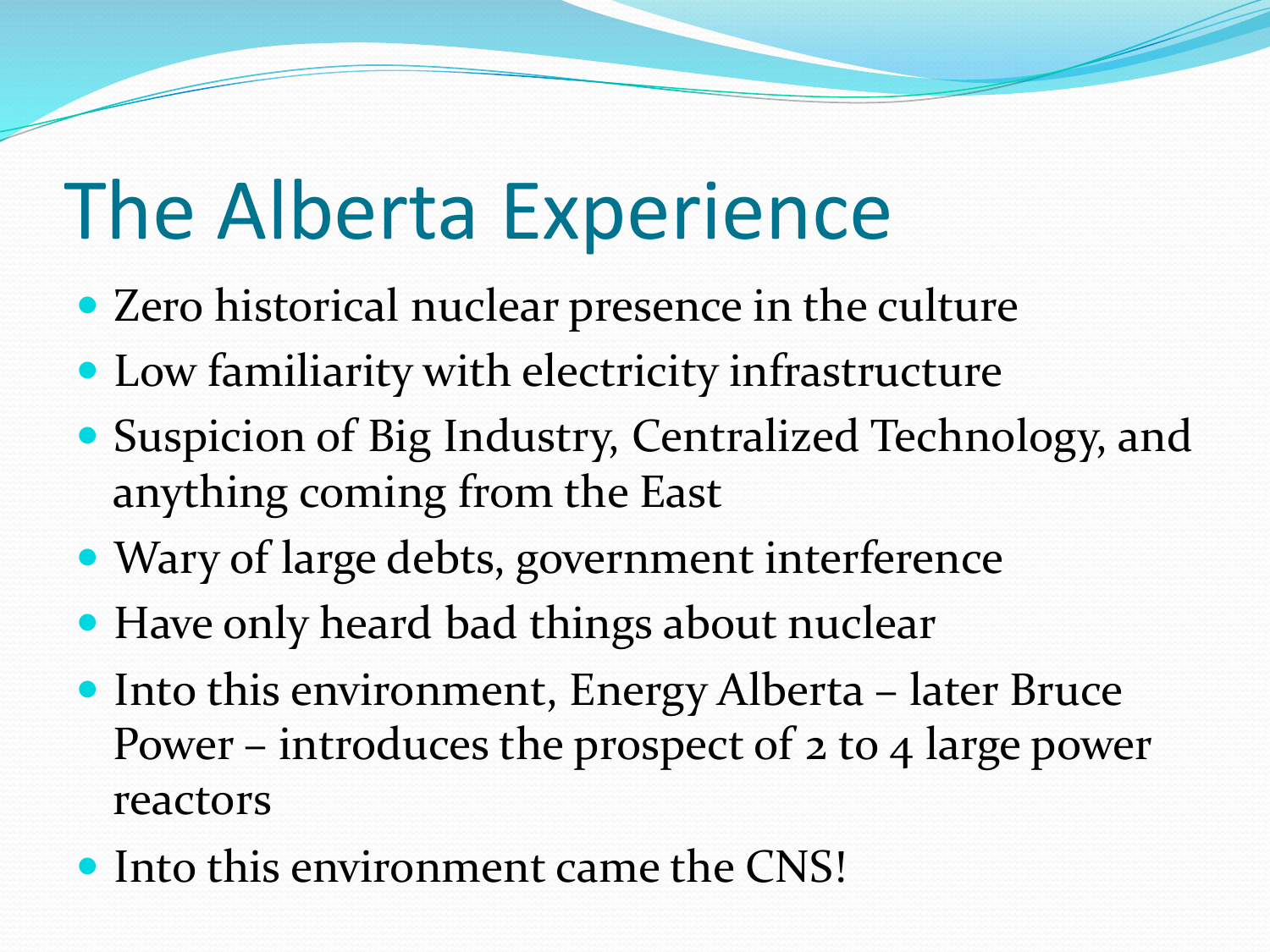# CNS Lay Members in Alberta

- CNS Alberta Branch established ~2006
- $\bullet$  ~30 members to date, including professors (current and retired), computer technologists, municipal politicians, a political scientist, a retired Information Technology person, a rancher, and a high-school graduate
- $\bullet$  Participated in debates, attended meetings, wrote letters to media and government
- Alberta Teachers' Association Science Conference, CNS High-School Geiger Program
- Organized speaking engagements for nuclear spokespeople, lay and otherwise
- $\bullet$  Effective counter-measure against Caldicott visit to Alberta